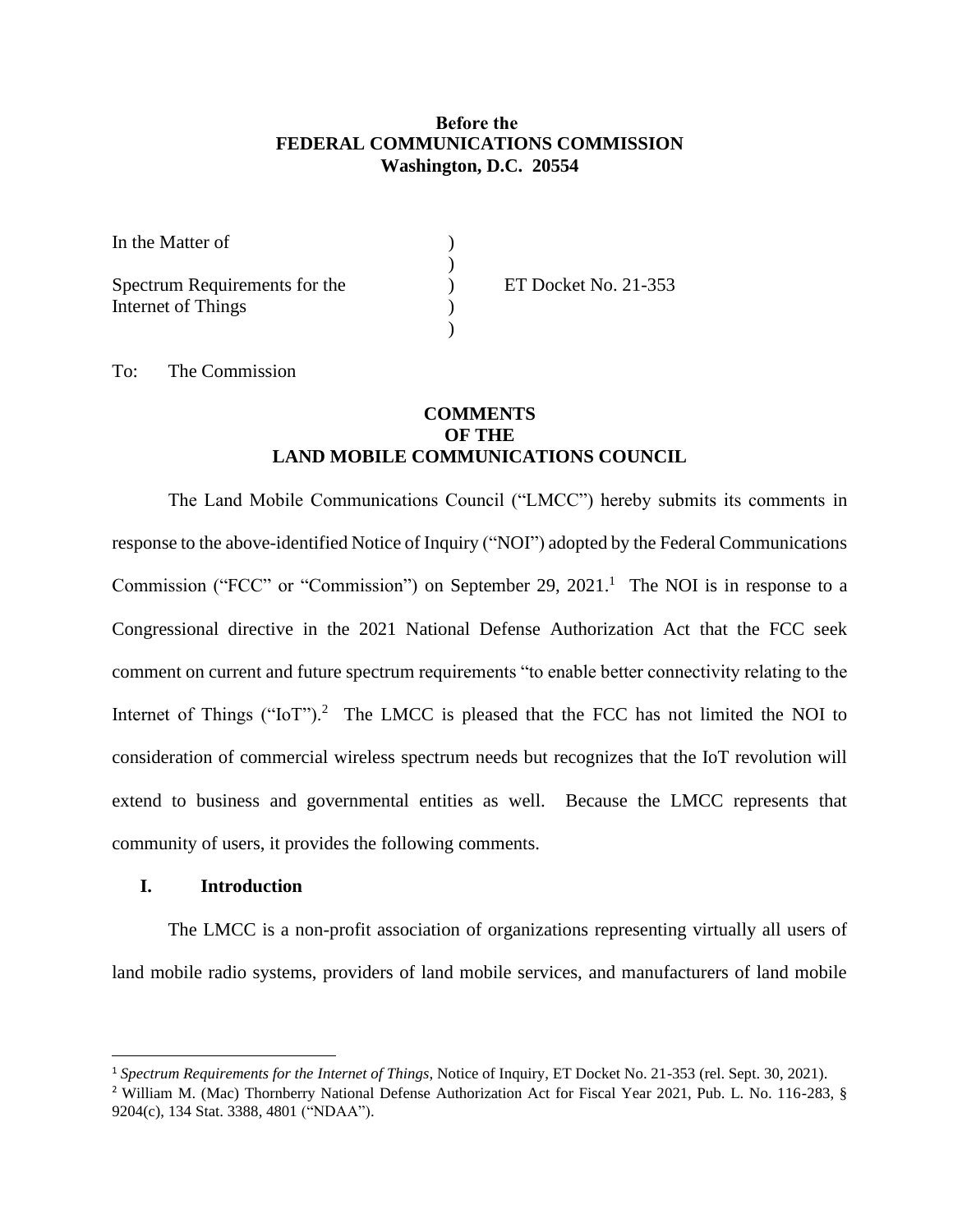radio equipment. The LMCC acts with the consensus and on behalf of the vast majority of public safety, business, industrial, transportation, and private commercial radio users, as well as a diverse group of land mobile service providers and equipment manufacturers. Membership includes the following organizations:

- American Association of State Highway and Transportation Officials ("AASHTO")
- American Automobile Association ("AAA")
- American Petroleum Institute ("API")
- Association of American Railroads ("AAR")
- Association of Public-Safety Communications Officials-International, Inc. ("APCO")
- Aviation Spectrum Resources, Inc. ("ASRI")
- Enterprise Wireless Alliance ("EWA")
- Forest Industries Telecommunications ("FIT")
- Forestry-Conservation Communications Association ("FCCA")
- Government Wireless Technology & Communications Association ("GWTCA")
- International Association of Fire Chiefs ("IAFC")
- International Municipal Signal Association ("IMSA")
- MRFAC, Inc. ("MRFAC")
- Telecommunications Industry Association ("TIA")
- The Monitoring Association ("TMA")
- Utilities Technology Council ("UTC")
- Wireless Infrastructure Association ("WIA")

The businesses and governmental entities represented by these organizations rely on a broad range

of wireless facilities to address internal communications requirements. Because the collection and

dissemination of data is playing an increasingly significant role in many of their activities, ensuring

that they have access to reliable IoT capability is essential.

## **II. The Nation's Governmental and Business Enterprise Entities Require Reliable Licensed Spectrum on Which to Conduct IoT Operations**

The Commission – and Congress - are correct that IoT applications already are far-reaching and are expanding exponentially. The migration to digital technology and the ever-increasing ubiquity of data transmissions have permeated all aspects of American life. It is sound spectrum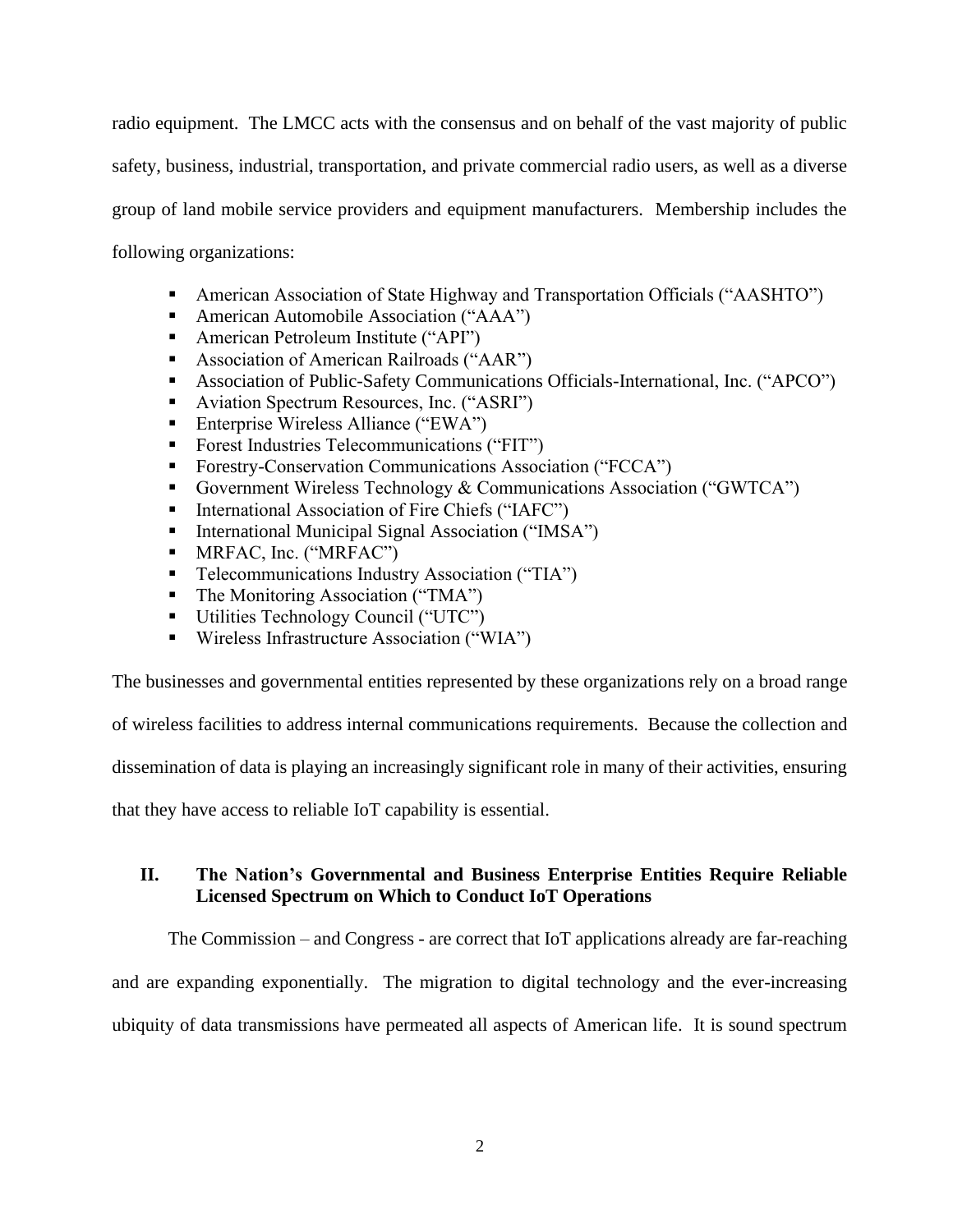policy to acknowledge this fact and plan for a future that undoubtedly will involve a growing demand for IoT functionality.

The NDAA requires the FCC to solicit comments about the adequacy of allocated and planned spectrum "for commercial wireless services that could support the growing IoT."**<sup>3</sup>** Commercial services undoubtedly will play a meaningful role for consumers and even for public safety and industrial entities in some instances. However, the NOI is correct in seeking comment about IoT possibilities in spectrum bands beyond those being considered for commercial wireless access.

The NOI recognizes that industrial and governmental entities increasingly are investigating and investing in IoT services and applications to track inventory, run facilities more efficiently, provide faster field response and real-time data links, and conduct numerous other activities.<sup>4</sup> In some cases, a commercial platform can be used for these applications. But as the LMCC has reminded the FCC in other instances, commercial networks do not always have coverage in the locations where these entities require them, which can be substantial distances from more populated communities. Networks designed primarily for consumer usage do not always provide the levels of reliability and resiliency needed, and sometimes legally required, for public safety and public service operations. The FCC's spectrum policies must provide access to licensed spectrum that can support their IoT services as well as those designed for consumer applications.

Additionally, the NOI defines IoT as "a system of Internet-connected devices."<sup>5</sup> That definition is accurate when considering consumer applications such as the "connected home" where IoT can be used to control temperature, appliances, entertainment devices, lighting, and other home

<sup>3</sup> *Id*. at 4801 § 9204(c)(1)

 $4$  NOI at  $\P$  3.

 $<sup>5</sup>$  *Id.* at  $\P$  2.</sup>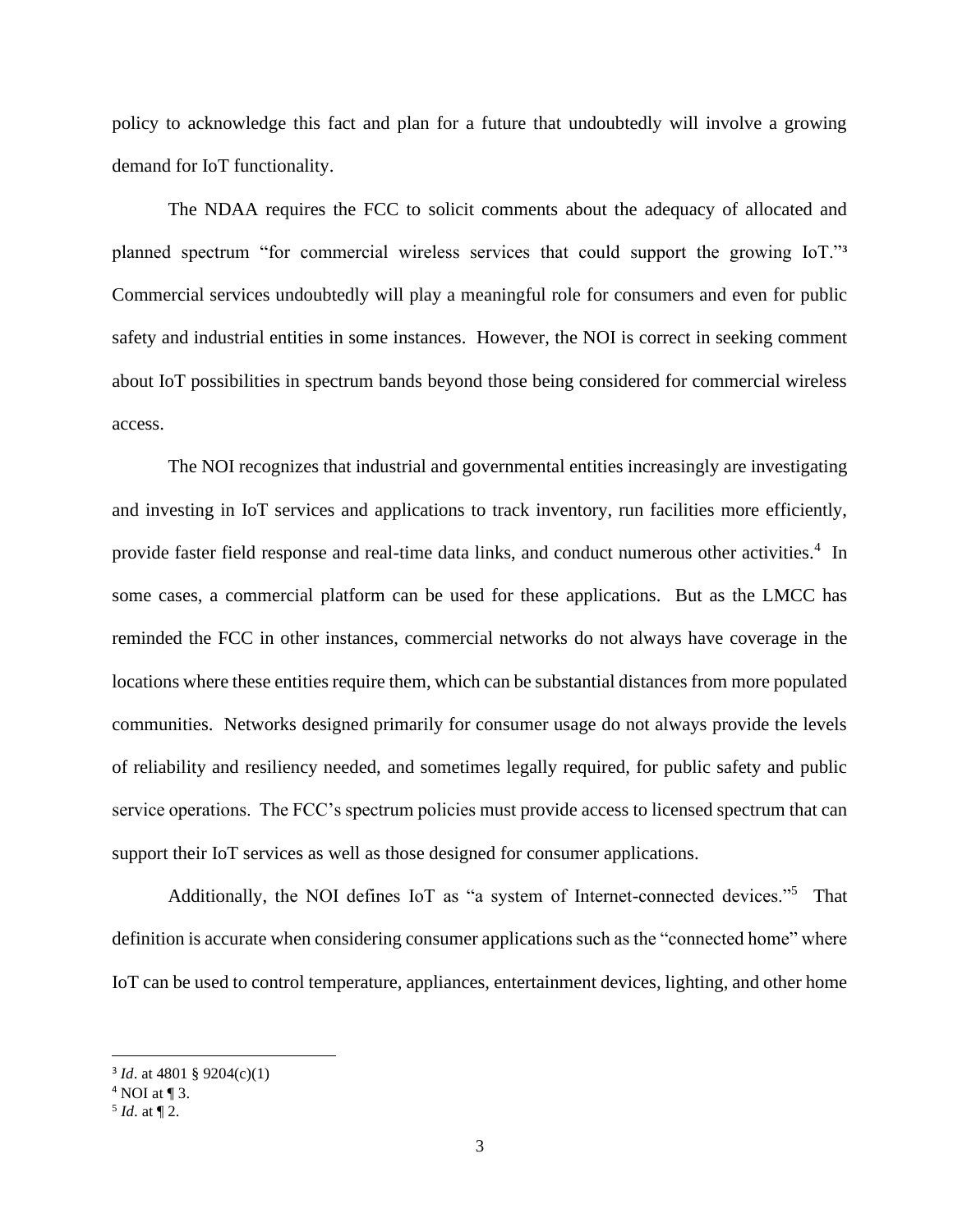automation features. It covers many industrial and governmental applications as well since connection to the Internet, with the ability to collect large amounts of data and send it across the street or around the globe almost instantaneously, has transformed governmental and industrial activities to a profound degree.

However, as the FCC and Congress are aware, connecting facilities to the Internet also can expose data to cybersecurity risks. It can be stolen or manipulated to compromise the operations of systems that are essential to the functioning of this nation. While detection and deterrence capabilities continue to improve, these risks mean that the IoT definition also should encompass the "Interconnection of Things" in a closed loop network for certain entities, networks that are not connected to the Internet at all. The allocation of spectrum for governmental and industrial IoT usage will allow them to enjoy the increasingly essential functionality IoT services can offer without exposing them to hacking and other cybersecurity risks that arise when facilities are tied to the Internet.

The NOI questions whether IoT transmissions are so brief and intermittent that nonexclusive use spectrum or shared spectrum might adequately address these needs.<sup>6</sup> It points to the dynamic sharing in Citizens Broadband Radio Services ("CBRS") as an example of such a licensing arrangement. Creative spectrum sharing approaches like CBRS undoubtedly will play a role in meeting IoT requirements, as will deployment on commercial networks. Yet there are governmental and industrial applications for which shared use and/or non-exclusive use spectrum simply will not be adequate. In investigating what spectrum will be needed to support IoT growth and thereby deliver the governmental, industrial, medical, educational, and other services that can be provided